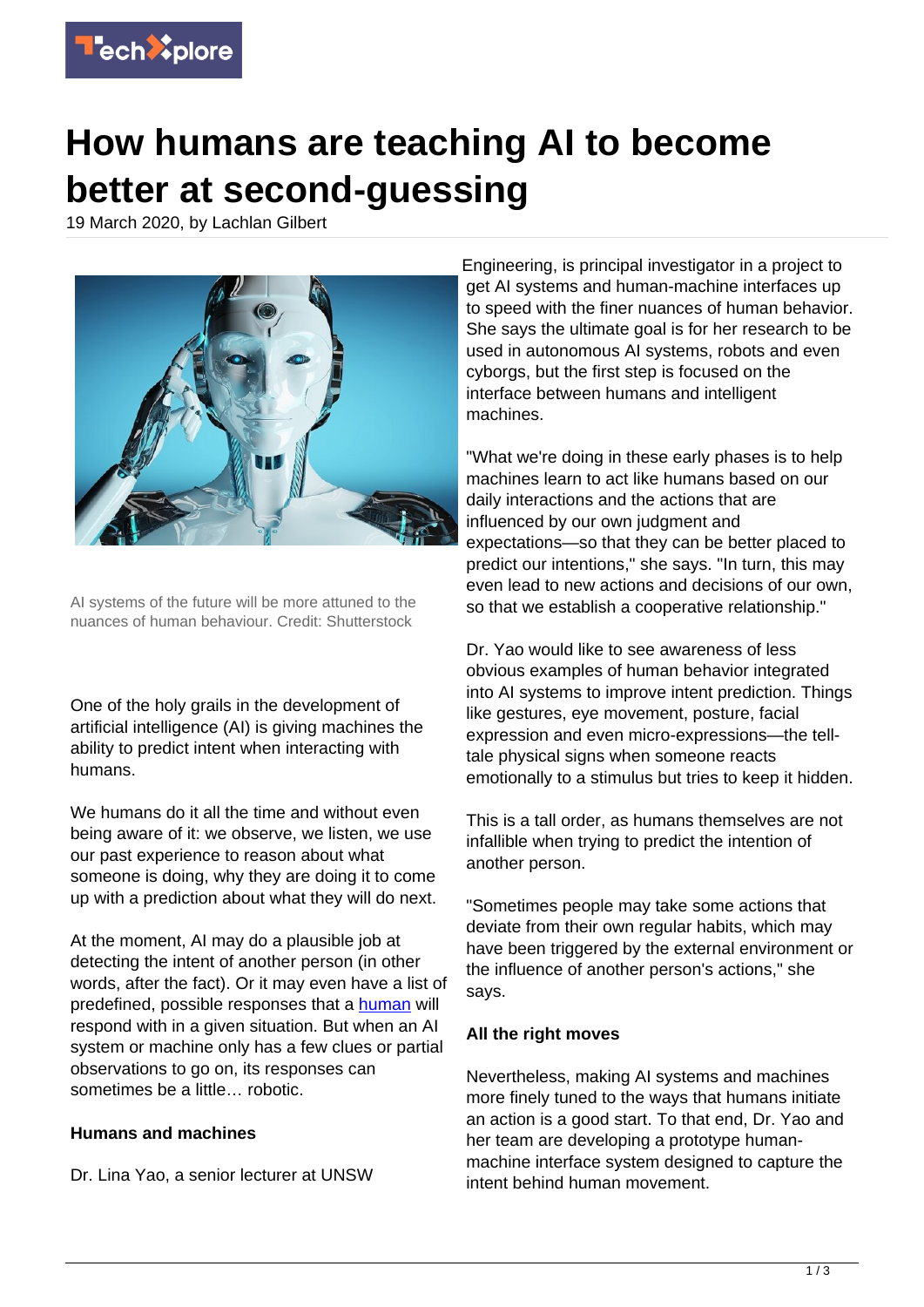

"We can learn and predict what a human would like pinpoint people, as well as assessing the window of to do when they're wearing an EEG [electroencephalogram] device," Dr. Yao says. time needed to get to someone, and making recommendations on the best course of action.

"While wearing one of these devices, whenever the person makes a movement, their brainwaves are collected which we can then analyze.

"Later we can ask people to think about moving with a particular action—such as raising their right arm. So not actually raising the arm, but thinking about it, and we can then collect the associated brain waves."

Dr. Yao says recording this data has the potential to help people unable to move or communicate freely due to disability or illness. Brain waves recorded with an EEG device could be analyzed and used to move machinery such as a wheelchair, or even to communicate a request for assistance.

"Someone in an *intensive care unit* may not have the ability to communicate, but if they were wearing an EEG device, the pattern in their brainwaves could be interpreted to say they were in pain or wanted to sit up, for example," Dr. Yao says.

"So an intent to move or act that was not physically possible, or not able to be expressed, could be understood by an observer thanks to this humanmachine interaction. The technology is already there to achieve this, it's more a matter of putting all the working parts together. "

## **Partners for life**

Dr. Yao says the ultimate goal in developing AI systems and machines that assist humans is for them to be seen not merely as tools, but as partners.

"What we are doing is trying to develop some good algorithms that can be deployed in situations that require decision making," she says.

"For example, in a rescue situation, an AI system can be used to help rescuers take the optimal strategy to locate a person or people more precisely. Such a system can use localization algorithms that use GPS locations and other data to

"Ultimately a human would make the final call, but

the important thing is that AI is a valuable collaborator in such a dynamic environment. This sort of technology is already being used today."

But while working with humans in partnership is one thing; working completely independently of them is a long way down the track. Dr. Yao says autonomous AI systems and [machines](https://techxplore.com/tags/machines/) may one day look at us as belonging to one of three categories after observing our behavior: peer, bystander or competitor. While this may seem cold and aloof, Dr. Yao says these categories may dynamically change from one to another according to their evolving contexts. And at any rate, she says, this sort of cognitive categorization is actually very human.

"When you think about it, we are constantly making these same judgments about the people around us every day," she says.

Provided by University of New South Wales